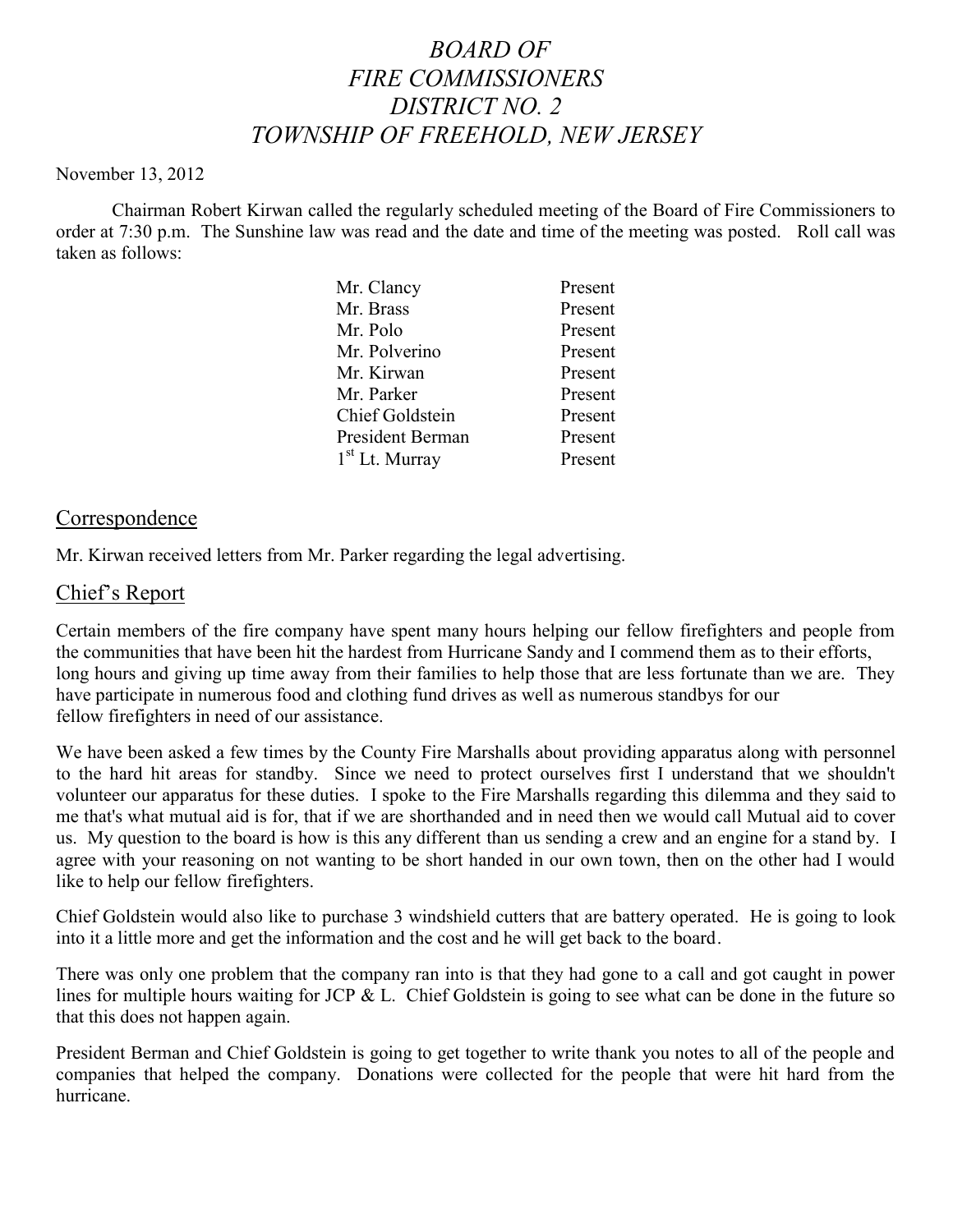# Radio & Alarm

Chief Goldstein is getting information regarding the hiband before he orders any radios.

## Building

Daniel's Way – a tree uprooted during the hurricane and US Grounds is coming to remove it. The floor is finished and looks good any problems that occurred are fixed.

Pond Road – NJ door Works was in to look at the door the problem was that the cable was damaged and needed to be replaced which was done.

There is also an electrical outlet that had gone bad and that was also taken care of.

#### Insurance

Progress.

## Maintenance

The packing and a few lights on 77 will be fixed by Fire & Safety. 88 - Is running bad and also has an exhaust leak which will also be serviced by fire & safety 75 is Out of Service until the Turbo can be replaced. Parts already ordered by Fire & Safety 66 Chief's vehicle will be getting new tires shortly.

Plymovent came in and made some changes to the system. Cummins Metro Power is doing the services. The cascade system is up and running service is done.

## New Business

Mr. Polo would like to make a suggestion that the board pay for the Fire companies gas bill next month because there generators ran for 8 days straight to cover any emergencies. Mr. Polo made the motion and Mr. Clancy 2<sup>nd</sup> the board all agreed.

Mr. Polo would also like to make a motion that because all of the line officers, chief were in constant contact with Mr. Polo keeping him informed of what was going on during the hurricane and the fact that they answered over 160 calls he feels they should be rewarded for their time and dedication. He would like the board to award the entire company \$10,000 for them to use for all the members as a thank you for all of their hard work during the storm Mr. Kirwan 2<sup>nd</sup> it role was called and it was approved.

President Berman would also like the boards' permission to purchase 20 air mattresses to keep at the fire house in case there is another situation like the one with hurricane sandy. He will get the information on the cost and get back to the board.

Mr. Kirwan wanted to know if Mr. Polverino would be running next year, he will be running.

#### Old Business

Mr. Parker is going to get a ballot box from the county for the special election next month. The proposed question has been Okayed by the board and Mr. Parker is going to have the notices regarding the election posted in 5 public places Mr. Parker will bring the places that they are going to be posted. Mr. Polverino is going to get 2 clerks to run the election.

A Resolution was made regarding the election to purchase the truck Mr. Kirwan made a motion and Mr. Clancy 2<sup>nd</sup> role was called and it was accepted.